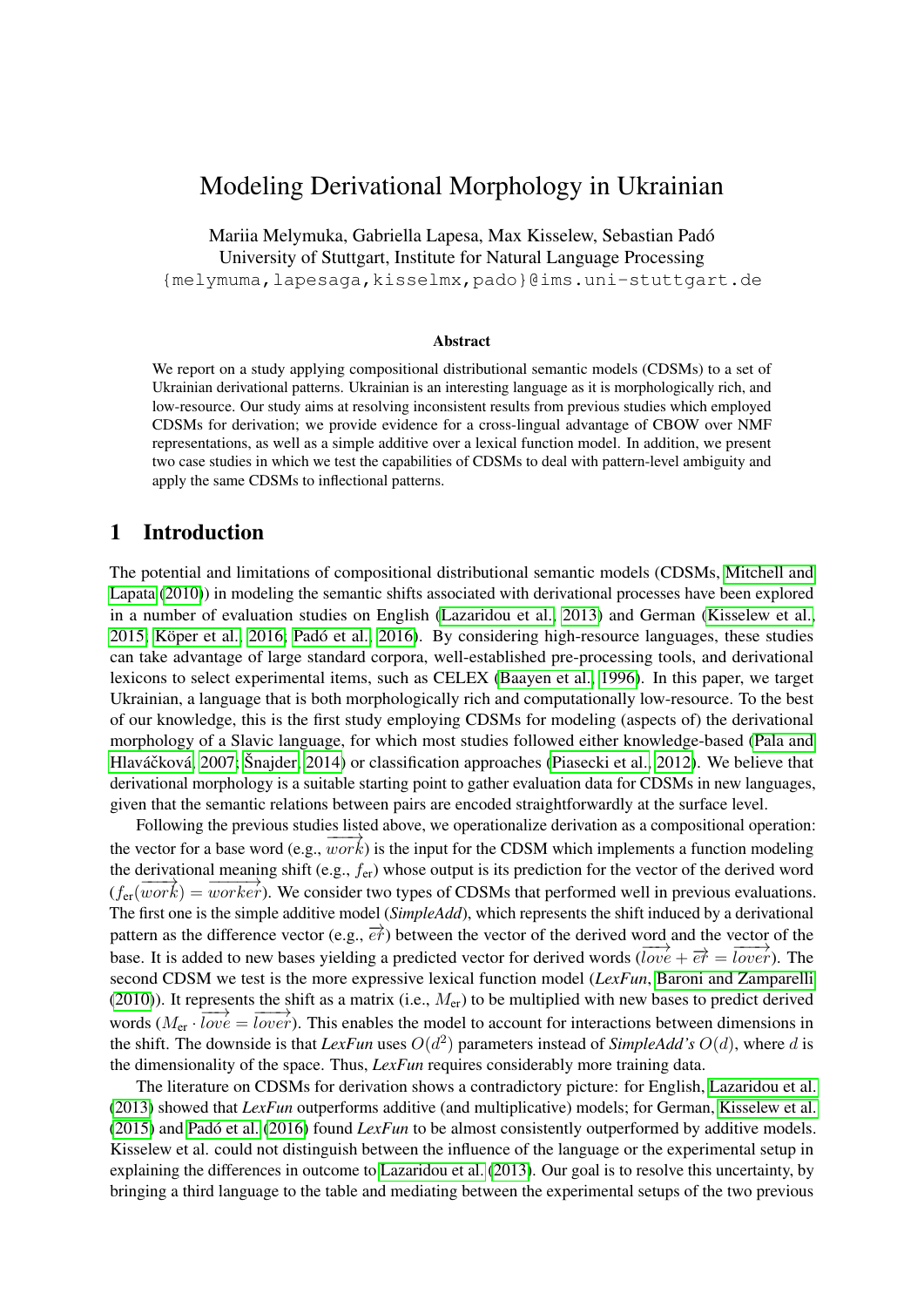studies. Our pattern inventory was defined to keep our study parallel to [Kisselew et al.](#page-8-2) [\(2015\)](#page-8-2). We however consider both CBOW spaces (as considered by [Kisselew et al.](#page-8-2) [\(2015\)](#page-8-2)) and NMF spaces (as considered by [Lazaridou et al.](#page-8-1) [\(2013\)](#page-8-1)). Our results show a surprising cross-lingual (Ukrainian/German) consistency in the behavior of the aligned patterns. As a further contribution, we present two case studies which test the capability of our CDSMs to handle ambiguous patterns (section [4.1\)](#page-5-0) and inflectional patterns [\(4.2\)](#page-6-0).

## 2 Experimental setup

Experimental items. As stated above, we selected our derivation patterns to be as parallel as possible to [Kisselew et al.](#page-8-2) [\(2015\)](#page-8-2) both at the qualitative level (trying to find patterns with similar meaning) and at the quantitative level (we employed the same sampling methodology). This resulted in the selection of patterns displayed in table [1.](#page-1-0)

<span id="page-1-0"></span>

| Pos               | <b>Pattern</b>                            | <b>Example</b>                                                                       |  |  |  |
|-------------------|-------------------------------------------|--------------------------------------------------------------------------------------|--|--|--|
| $N \rightarrow N$ | NEGATIVE: $He-(ne-)$                      | <i>druh</i> , friend $\rightarrow$ <i>ne-druh</i> , enemy                            |  |  |  |
|                   | FEMALE (for occupations): $-k-(-k-)$      | <i>likar</i> , doctor (male) $\rightarrow$ <i>likar-k-a</i> , doctor (female)        |  |  |  |
|                   | DIMINUTIVE (for female nouns): $-k-(-k-)$ | mashyna, car $\rightarrow$ mashyn-k-a, small car                                     |  |  |  |
| $V \rightarrow V$ | PERFECTIVE (prefix): про- (pro-)          | <i>testuvaty</i> , to test $\rightarrow$ <i>pro-testuavaty</i> , to complete testing |  |  |  |
|                   | PERFECTIVE (suffix): -ну- (-nu-)          | <i>znykaty</i> , to disappear $\rightarrow$ <i>znyk-nu-ty</i> , to be vanished       |  |  |  |
| $A \rightarrow A$ | NEGATIVE: $He-(ne-)$                      | solodkyi, sweet $\rightarrow$ <i>ne-solodkyi</i> , not sweet                         |  |  |  |
|                   | PRIVATIVE: $6e3-(bez-)$                   | <i>shumnyi</i> , noisy $\rightarrow$ <i>bez-shumnyi</i> , noiseless                  |  |  |  |

Table 1: Selection of experimental items

For each pattern, we extracted pairs of base/derived words in which each word occurs at least 80 times in the corpus (see next paragraph) and randomly selected 70 pairs matching our frequency threshold. A native speaker manually checked the correctness of the base/derived pairs.

**Corpus.** Our corpus is a concatenation of four Ukrainian corpora: three raw corpora ( $w \in b-2012$ , news-20[1](#page-1-1)1, and wikipedia-2013) available through the University of Leipzig<sup>1</sup>, described in [Goldhahn et al.](#page-8-8) [\(2012\)](#page-8-8), and the corpus described in [Babych and Sharoff](#page-7-2) [\(2016\)](#page-7-2).<sup>[2](#page-1-2)</sup> The corpus was part-of-speech tagged and lemmatized using LanguageTool<sup>[3](#page-1-3)</sup>. Our concatenated corpus contains approximately 131 million tokens. Albeit relatively small by modern standards, this corpus size should enable the construction of reliable distributional representations (for comparison, the British National Corpus contains 100 million tokens).

Distributional representations. The first distributional representation we consider is CBOW as implemented by word2vec [\(Mikolov et al., 2013\)](#page-8-9) and used in previous studies [\(Kisselew et al., 2015;](#page-8-2) [Padó et al.,](#page-8-4) [2016\)](#page-8-4). The second one is Non-Negative Matrix Factorization or NMF [\(Lee and Seung, 2000\)](#page-8-10) applied to standard count-based vectors, as used by [Lazaridou et al.](#page-8-1) [\(2013\)](#page-8-1). All DSMs evaluated in this paper were built adopting a 5-words symmetric window. We extracted vectors for POS-disambiguated lemmas of open-class words (nouns, verbs, adjectives and adverbs) occurring at least 20 times in our corpus (target vocabulary: 77.707 words).[4](#page-1-4)

To the best of our knowledge, this is the first study to directly compare CBOW and NMF as representations for CDSMs. We believe such comparison to be of particular interest because of the different nature of the spaces: dense and negative for CBOW, sparse and positive for NMF. Moreover, the fact that our target language is under-resourced and under-explored made the "best practices" adopted in previous

<span id="page-1-1"></span><sup>1</sup><wortschatz.uni-leipzig.de/en/download/>

<span id="page-1-2"></span><sup>&</sup>lt;sup>2</sup>We thank Serge Sharoff for providing the corpus.

<span id="page-1-4"></span><span id="page-1-3"></span><sup>3</sup><github.com/languagetool-org/languagetool/tree/master/languagetool-standalone>

<sup>4</sup>Hyperparameters are set as follows: CBOW negative sampling is 15, no hierarchical softmax. NMF is based on a count space built with the 10k most frequent open-class words as contexts, scored with PPMI.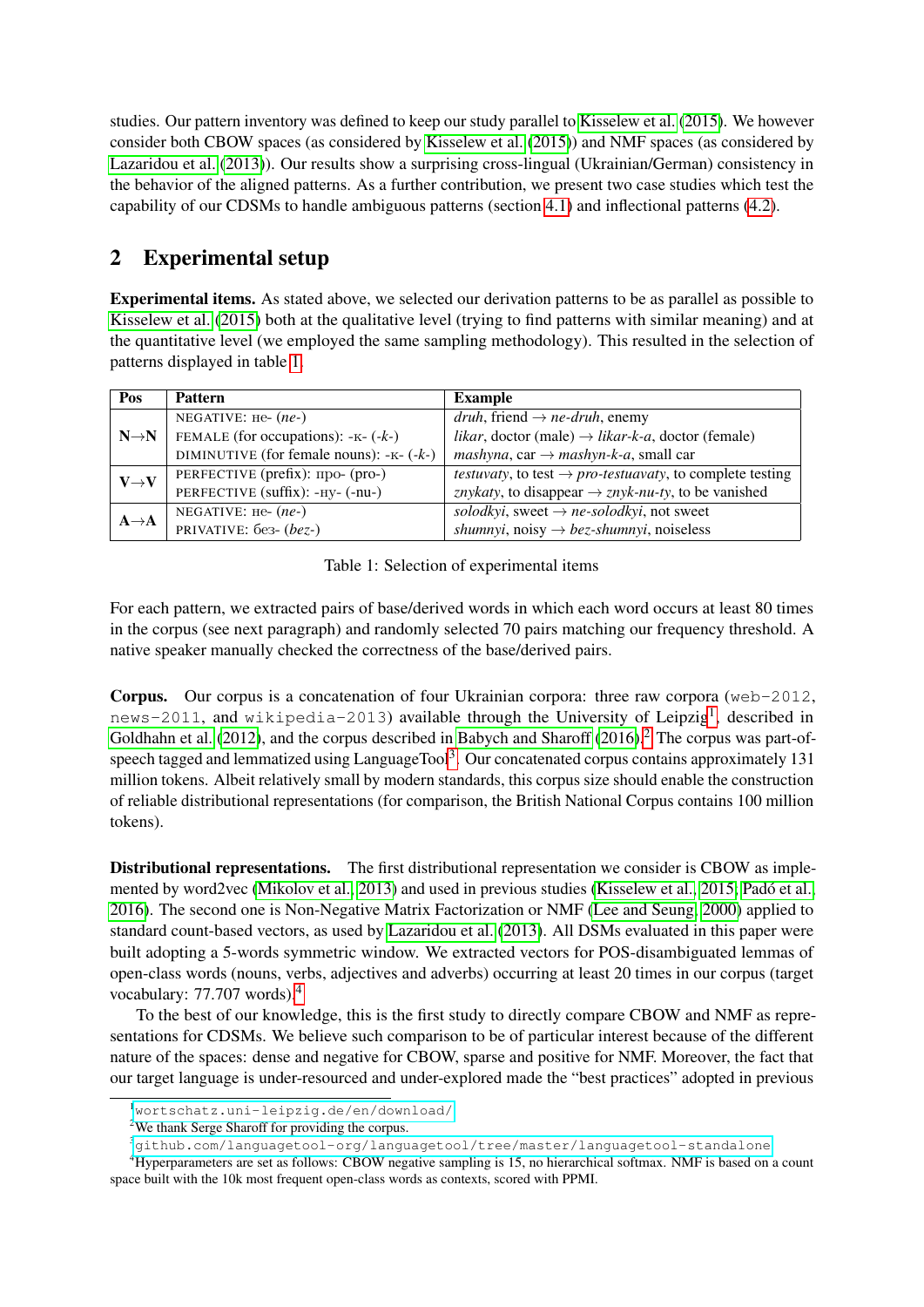studies potentially less portable. Thus, we decided not to adopt the standard 300 dimensions of [Padó et al.](#page-8-4) [\(2016\)](#page-8-4) or 350 of [Lazaridou et al.](#page-8-1) [\(2013\)](#page-8-1), but to experiment with distributional representations of different size. For both CBOW and NMF, we build models with between 200 to 600 dimensions (step size 100).

Experimental Setup and Evaluation. We test the ten different DSM configurations (DSM class  $\in$ {CBOW, NMF} × dimension ∈ {200, 300, 400, 500, 600}) as the input for the two CDSMs (*LexFun* and *SimpleAdd*).<sup>[5](#page-2-0)</sup> The CDSMs are tested in the supervised task of predicting the vector for a derived word given a base vector and a set of base/derived pairs as a training set for the compositional function. We model each derivational pattern separately and perform ten-fold cross-validation on each pattern.

The quality of the predicted vector (the performance of each DSM+CDSM combination) is quantified in terms of two measures which have already been employed in the reference literature. The first measure is the average cosine similarity (CosSim) between predicted vectors for derived words and corresponding gold vectors, as employed by [Lazaridou et al.](#page-8-1) [\(2013\)](#page-8-1). Cosine has however a crucial limitation: The interpretation of a cosine score is highly dependent on the density or sparsity of the region in question; consequently, it also does not support a comparison of the results from the NMF and CBOW models. The second measure is a rank-based measure that directly quantifies the goodness of a predicted vector in terms of the position of the gold vector in the predictions' nearest neighbor list. Concretely, we compute *Mean Reciprocal Rank (MRR)*, a measure from information retrieval for evaluating ranking task. In our case, it is the average inverse of the positions of the gold vectors in the nearest-neighbor lists of the predicted vectors, as adopted by [Padó et al.](#page-8-4) [\(2016\)](#page-8-4). For example, a value around 0.5 indicates that the predicted and gold vectors are on average second-nearest neighbours, with higher values indicating better and lower values worse performance.<sup>[6](#page-2-1)</sup> Our baseline model uses the base word's vector as the vector for the derived word. This reflects the assumption, shared by previous studies, that the base is often semantically similar to the derived word.

## 3 Results

This section focuses on the MRR metric (Cosine results are provided in Table [2\)](#page-5-1). Figure [1](#page-3-0) shows MRR for all patterns, using dimensionality as the x axis, color for models (*LexFun*: blue, *SimpleAdd*: green, Baseline: red), and line style for the distributional representation (CBOW: solid, NMF: dotted).

We first discuss the baseline. Patterns with high baselines are those where the derived words exhibit a relatively minor semantic shift from the base. We find the highest baselines for the verbal perfectivizer suffix *-nu-*, the female occupational *-k-*, and the adjective negative *ne-*. These observations match linguistic intuitions. Among the two verbal affixes for perfectivization (the action denoted by the base verb is completed), *-nu-* is the one whose contribution is more systematic; the contribution of *pro-* is more nuanced and hence likely to affect the lexical semantics of the base in a more marked way: besides denoting that the action came to an end, it can, for example, contribute a protractedness feature (from *krychaty*, "to yell" to *pro-krychaty* "to stop yelling continuously, after having done it for a while") or a directional one (from *bihty*, "to run" to *pro-bihty* "to run by, to pass"). In our experiments, *pro-* moves the vectors of the derived word much further away than *-nu-* (interestingly, the two perfectivizers are almost in a complementary distribution). Comparably, for German, Kisselew et al. (2015) report a very low baseline for the verbal prefix *durch-* ("through"), which is not semantically aligned to Ukrainian *pro-* but at least comparable to it in terms of the nature and variety of the semantic contribution (compare *braten (fry)*  $\rightarrow$  *durchbraten (cook through), blättern (turn page)*  $\rightarrow$  *durchblättern (skim)*). In the adjectival domain, negation (*ne-*) also shows a high baseline, the high similarity of antonyms being a known problem in distributional semantics. Once again, this result is in line with the findings of Kisselew et al. (2015), who found the highest baseline for the adjectival negation (*un-*). In this context, the low baseline exhibited by nominal negation (*ne-*) seems to suggest that a higher degree of lexicalisation is at work for nouns

<span id="page-2-0"></span><sup>&</sup>lt;sup>5</sup>Compositional models were trained using the DISSECT toolkit [\(Dinu et al., 2013\)](#page-8-11). For comparability with [Kisselew et al.](#page-8-2) [\(2015\)](#page-8-2) and [Padó et al.](#page-8-4) [\(2016\)](#page-8-4), vectors are normalized to unit length.

<span id="page-2-1"></span><sup>&</sup>lt;sup>6</sup>When calculating MRR, we restrict the neighbor lists to the words with the same part-of-speech of the derived word.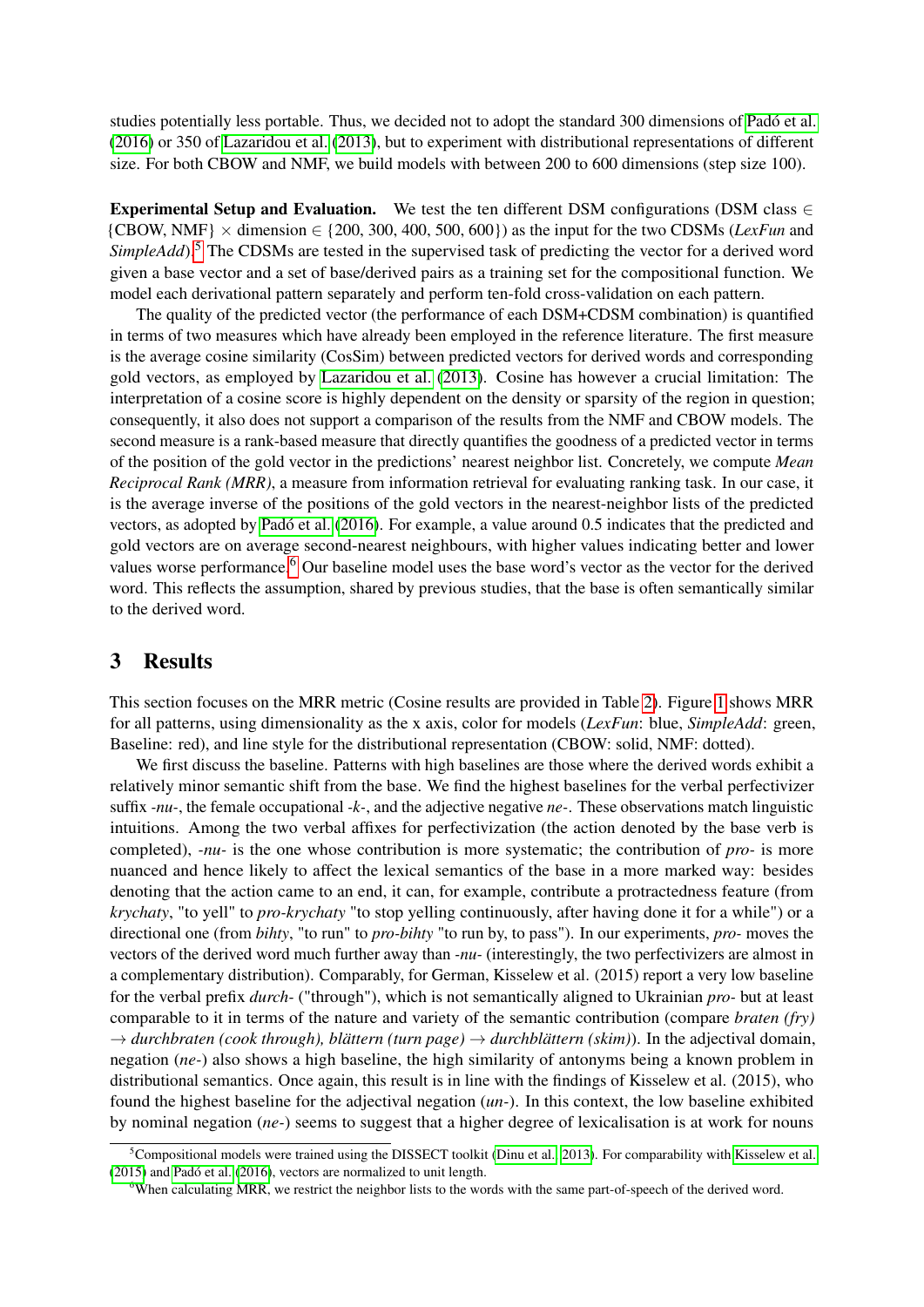<span id="page-3-0"></span>

Figure 1: Result plots for (a)-(c): noun-noun; (d), (e): verb-verb; (f), (g): adjective-adjective. MRR performance (y-axis) by DSM dimensionality (x-axis).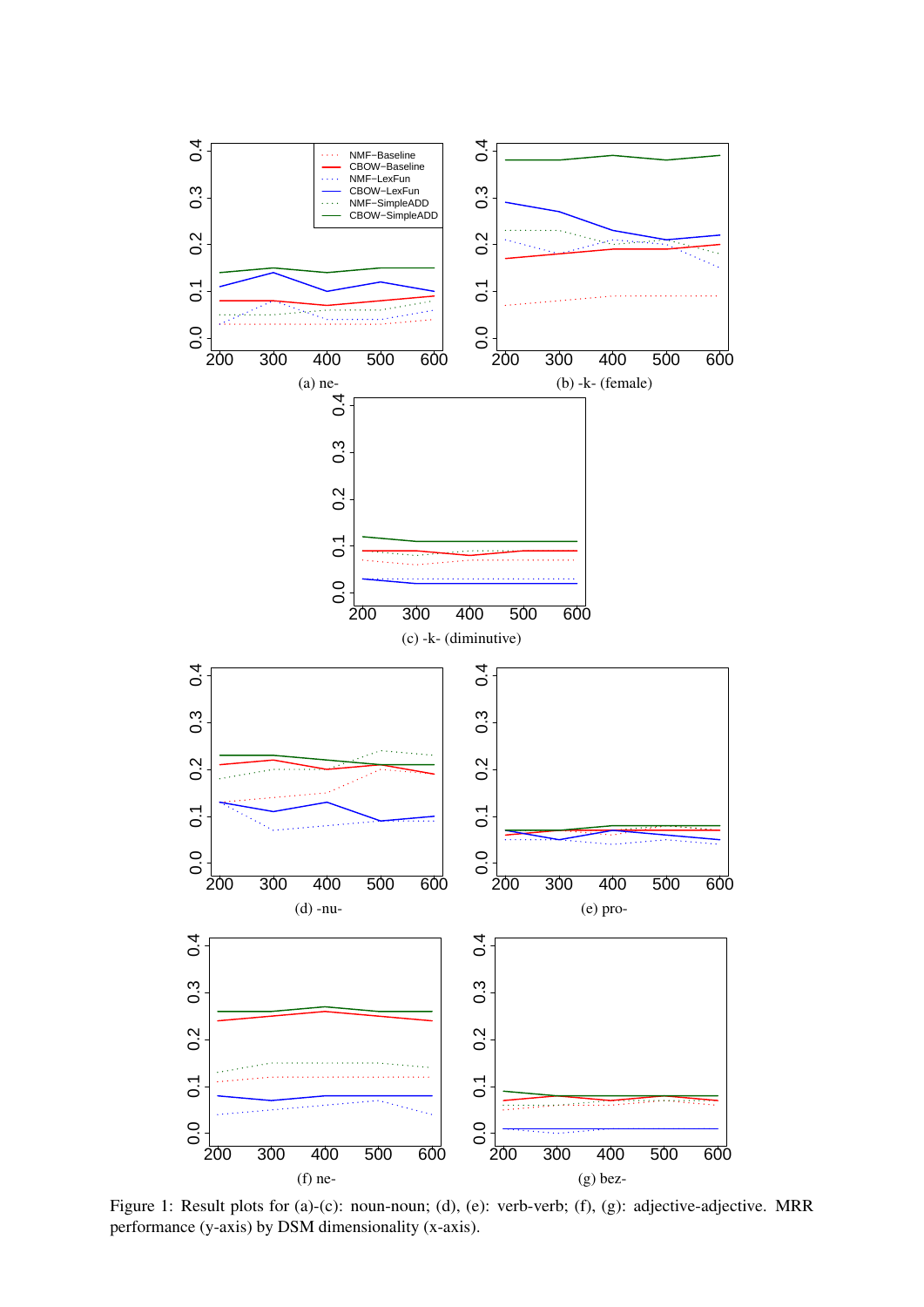("sweet"/"not sweet" vs. "friend"/"enemy"). Lower similarities for the pairs in *bez-* may be ascribed to the fact that this is, indeed, a "two-step" derivation, as *bez-* accesses the nominal component of a denominal adjective, in a derivational chain for which at times the base adjective is not even attested:<sup>[7](#page-4-0)</sup> "noise"  $\rightarrow$ "noisy" → "without noise". Within the nominal patterns, the female occupation *-k-* produces derived vectors that are closer to their bases than the other patterns. A comparable trend was found by Kisselew et al. (2015): the female pattern (*-in*) had a stronger baseline than the diminutive (*-chen*), and the second strongest baseline after the adjectival negation (*un-*).

We now proceed to the performance of the actual non-baseline CDSMs. This performance quantifies the extent to which the predicted derived vector is a good approximation of the corpus-observed derived vector and can be interpreted as the extent to which the targeted derivational shift is *predictable* [\(Padó](#page-8-4) [et al., 2016\)](#page-8-4). In additional to (lack of) predictability, other contributing factors are:

- (a) lack of training data (absent here, since the data is balanced);
- (b) semantic ambiguity of patterns and base words (e.g., like Ukrainian *pro-*), which forces the CDSM to learn multiple transformations at the same time (we return to this point in Section [4.1\)](#page-5-0);
- (c) limitations of the CDSM model (particularly true for the additive model, compare the discussion of adjective classes in [Baroni et al.](#page-7-3) [\(2014\)](#page-7-3)).

The main observations are as follows:

- (a) *SimpleAdd* almost always outperforms *LexFun* independently on the underlying DSM representation (CBOW or NMF);
- (b) CBOW performs better than NMF (except for *-nu-*);
- (c) the best CDSMs outperform the baseline for the noun-noun patterns, for the adjectival patterns, and for the verbal perfectivizer *-nu-*;
- (d) performance is relatively constant across dimensionalities, at least for the best model, *SimpleAdd* on CBOW, while *LexFun* appears to be more affected.

These results are strikingly similar to the findings of [Kisselew et al.](#page-8-2) [\(2015\)](#page-8-2) for German, to the extent that they were considered in that study (i.e., (a) and (c)). At the pattern level, the Ukrainian and German female patterns both show the strongest improvement over the baseline. In Ukrainian, the female pattern is followed by the nominal negative *ne-* (no comparable affix was tested for German) and by the diminutive *-k-* (*-chen*, in German).[8](#page-4-1) In contrast, the verbal perfectivizer *pro-*, like the German *durch-*, and the adjectival privative *bez-* (comparably to the German noun-adjective pattern *-los*) appear to be very difficult to learn: the nuanced lexical semantics of *pro-* and the derivational chain at work in *bez-* are likely reasons.

Table [2](#page-5-1) summarizes, in its left-hand side, the performance of the best models (CBOW, 400 dimensions, the most robust choice across patterns), in terms of MRR and Cosine (in brackets). It confirms that the SimpleAdd model shows the best performance for all patterns. MRR and Cosine correlate well but not perfectly (compare *nu-*, *ne-*). The right-hand side aligns Ukrainian patterns with German patterns from [Kisselew et al.](#page-8-2) [\(2015\)](#page-8-2) where available. Since Kisselew et al. used a different evaluation metric, we only report the relative ranking of the patterns' performances  $(1:$  best pattern, 4: worst pattern).<sup>[9](#page-4-2)</sup> The table confirms the good correspondence: the two best-performing and worst-performing patterns align perfectly.

<span id="page-4-0"></span> $7$ This is obviously not the case for our experimental pairs, for which both base and derived are attested.

<span id="page-4-2"></span><span id="page-4-1"></span><sup>8</sup>Note that *-k-* only takes female nouns as bases, while *-chen* is unrestricted.

<sup>9</sup> *-los* was not tested in that study, but was included in [Padó et al.](#page-8-4) [\(2016\)](#page-8-4), where it was found that *SimpleAdd* outperformed *LexFun* on this pattern.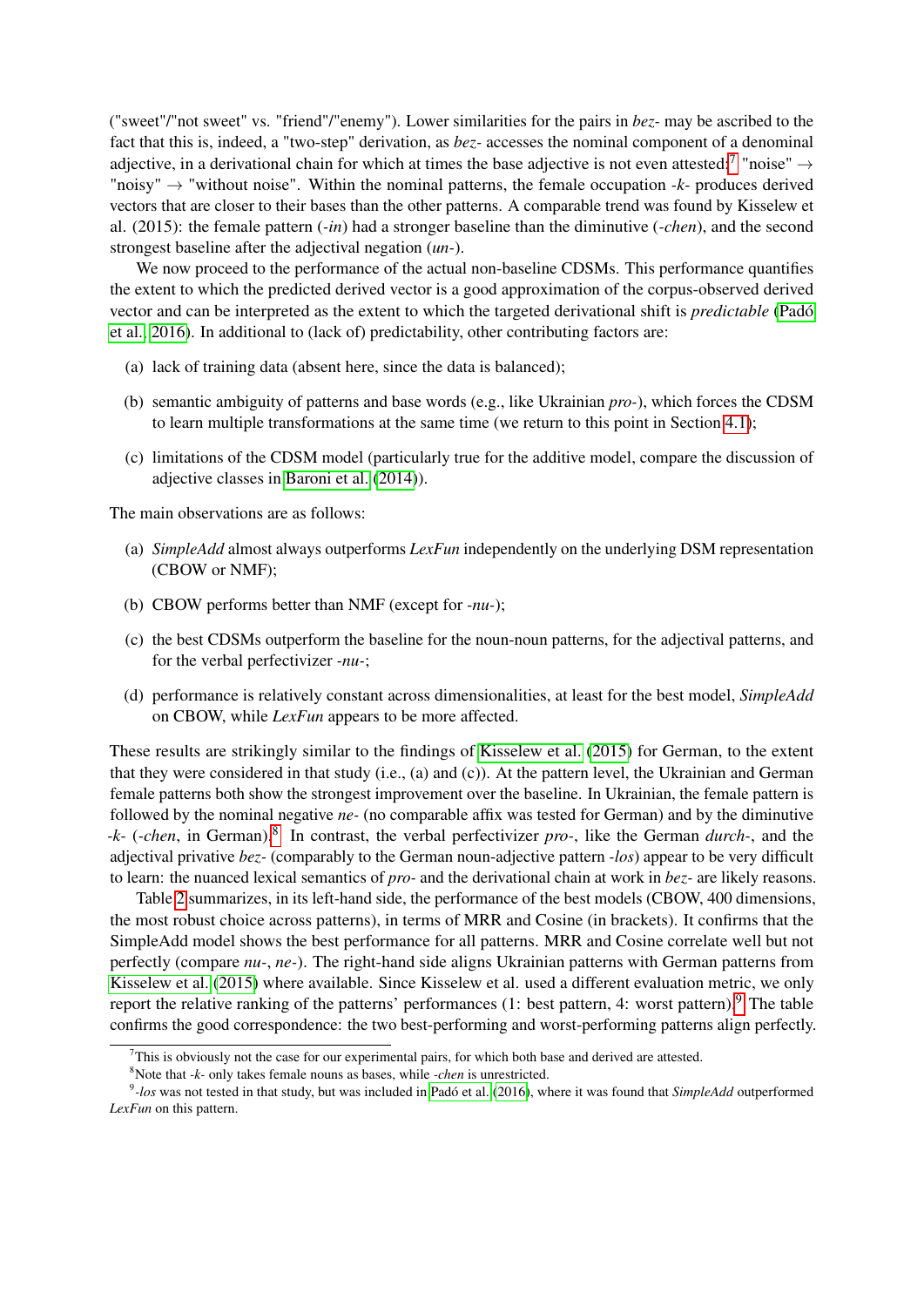<span id="page-5-1"></span>

|                          | Ukrainian       |           |           | German  |                 |                  |               |
|--------------------------|-----------------|-----------|-----------|---------|-----------------|------------------|---------------|
| Pattern                  | <b>Baseline</b> | LexFun    | SimpleAdd | Affix   | Best            | <b>CDSM Rank</b> | Baseline Rank |
| V-PERF $(pro-)$          | .07(.35)        | .07(0.33) | .08(.40)  | durch-  | SimpleAdd       | $\overline{4}$   | 4             |
| V-PERF $(-nu-)$          | .20(.52)        | .13(.47)  | .22(.58)  |         |                 |                  |               |
| $A-NEG$ ( <i>ne</i> -)   | .26(.45)        | .08(0.32) | .27(.48)  | $un-$   | <b>Baseline</b> | 2                |               |
| $A-PRIV$ ( <i>bez</i> -) | .07(0.29)       | .01(.19)  | .08(.33)  | $-$ los | SimpleAdd       |                  |               |
| $N$ -FEM $(-k-)$         | .19(0.54)       | .23(.59)  | .39(.65)  | -in     | SimpleAdd       |                  | 2             |
| $N-DIM$ $(-k-)$          | .08(.39)        | .02(.09)  | .11(.47)  | -chen   | SimpleAdd       | 3                | 3             |
| $N-NE$ ( <i>ne</i> -)    | .07(.38)        | .10(0.44) | .14(.47)  |         |                 |                  |               |

Table 2: CDSM performance per pattern (CBOW, 400 dim.) for Ukrainian (left side: MRR and Cosine (in brackets)) and corresponding German results [\(Kisselew et al.](#page-8-2) [\(2015\)](#page-8-2), right side: rank of pattern in terms of performance)

## 4 Case studies

In this section, we present two follow-up studies which extend our investigation of CDSMs for Ukrainian morphology in two directions. In section [4.1,](#page-5-0) we rely on the same set of items of our main experiments, but test the CDSMs in a more difficult task: that of handling ambiguous derivational shifts – in other words, the task of learning, potentially, *two shifts at once*. In section [4.2,](#page-6-0) we extend the scope of our investigation, bringing two inflectional patterns into the picture: the comparative and the superlative adjectival affixes.

### <span id="page-5-0"></span>4.1 Ambiguous derivation patterns

In this case study we test the capability of the CDSMs to deal with derivation patterns that express different semantic transformations, like English *-ment* which can have eventive (*enjoyment*) as well as non-eventive (*pavement*) readings [\(Plag, 2003\)](#page-8-12).

Two patterns in our selection are suitable for this analysis: (a), *-k-* female and *-k-* diminutive (which we see as homonymy: they look identical on the surface, but have very different meanings); and (b), the adjectival and nominal *ne-* (which we see as polysemy: the negation shifts for the two parts of speech are presumably closely related). For each of the two cases, our study *combines* the datasets for the two patterns, and performs cross-validation as before; we however tease apart the results for the test items of the two original patterns. Results are shown in Figure [2](#page-6-1) (compare to the original results in Figure [1\)](#page-3-0).

For the *-k-* patterns, combined training negatively affects performance, but not dramatically so. Evidently, the DSMs manage to represent the different meanings, presumably because the two patterns are clearly distinct in terms of their semantics and of the set of bases on which they apply. This is true even for the very limited SimpleAdd model.

On the *ne-* patterns, we even found an improvement from combined training: performance improved for nouns, remaining constant for adjectival data; even LexFun became competitive (at higher dimensionalities); we interpret the latter result in light of the higher computational power of LexFun with respect to SimpleAdd, which naturally leads to the need of larger training data: in this set of experiments, we use twice as much training data as in the main experiments presented in the previous section. In sum, LexFun requires more training (even if slightly noisier), and when more training is available, makes better use of larger dimensionality. Note that, albeit the double amount of training, nothing could be done for the female/diminutive ambiguity: unsurprising, as, by design, in that case there was no semantic shift to learn.

Overall, our results indicate that combining patterns for modeling, maybe even beyond ambiguity, is a promising strategy not only to improve generalization and efficiency but, in the ideal case, even prediction quality.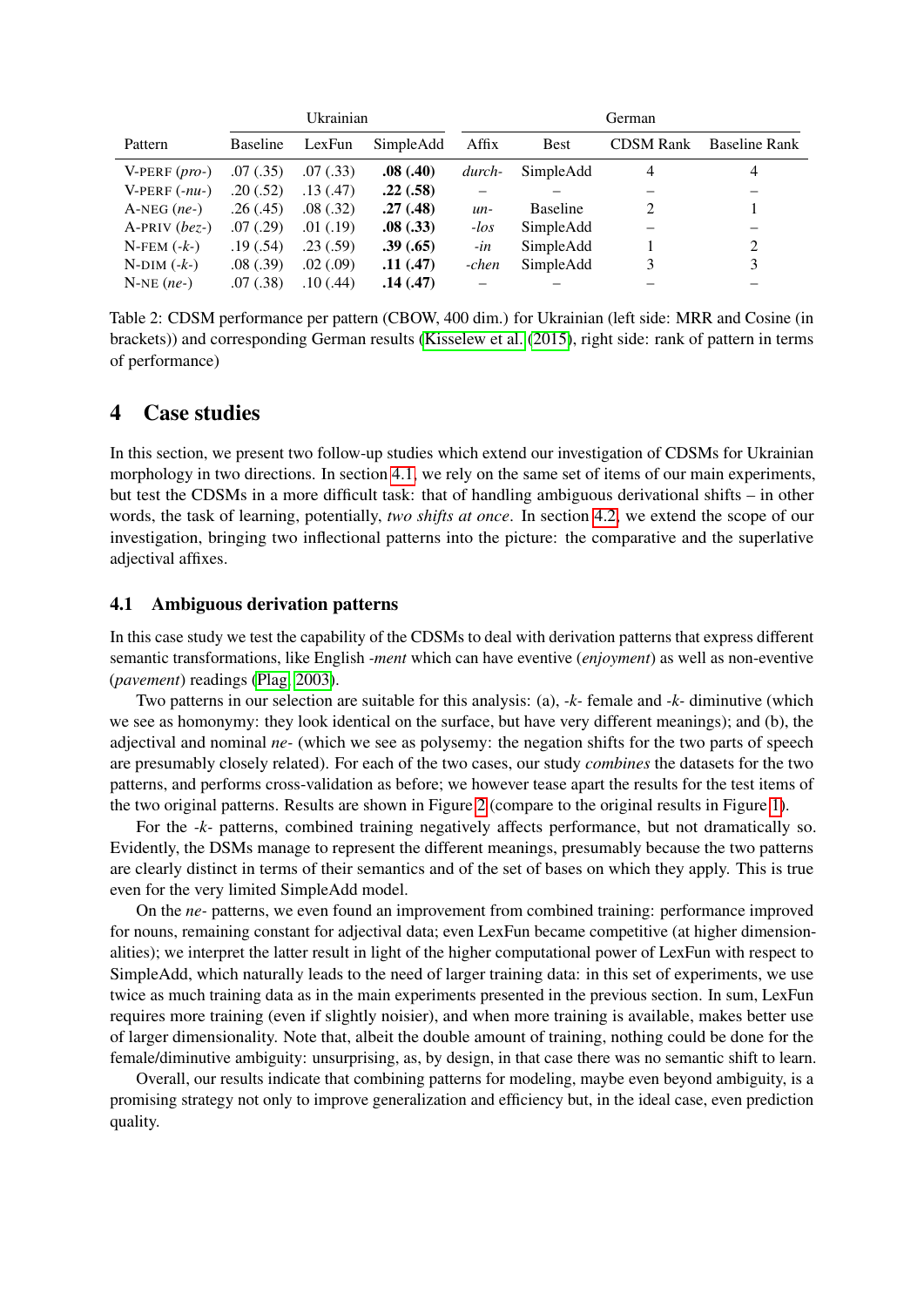<span id="page-6-1"></span>

(a) -k-: Training on diminutive+female occupation, test on diminutive

(b) -k-: Training on diminutive+female occupation, test on female occupation



(c) ne-: Training on noun+adjective, test on noun

(d) ne-: Training on noun+adjective, test on adjective

Figure 2: Case study: Combined learning of ambiguous patterns. MRR performance (y-axis) by DSM dimensionality (x-axis).

#### <span id="page-6-0"></span>4.2 Modeling inflection with CDSMs

In addition to the set of patterns discussed above we also explore two inflectional affixes: the comparative  $-(i)$ ш- (-(i)sh-) and the superlative най- (nai-).

From a purely linguistic perspective, inflection is known to give rise to more regular shifts with respect to derivation, and we want to test this hypothesis with our CDSM methodology. From a distributional modeling perspective, Ukrainian degree morphology is interesting for our methodology because the superlative builds on the comparative as a complex base: our experiments provide additional insight into the impact of complex bases on the performance of CDMSs. From the perspective of the contribution of distributional modeling to linguistic theory, a potential future application of our quantitative methodology is that of getting more insight into the directionality of the two word-formation processes (which would have been encoded in linear order, had we been dealing with two prefixes).

Figure [3](#page-7-4) shows the performance of our models: the comparative has a higher baseline than the superlative, and it is more predictable. For both inflectional patterns, CDSMs manage to improve on the baseline. Overall, these preliminary results can be taken as a hint of a stronger regularity (to be thoroughly tested in future work) of comparative with respect to superlative: this can be possibly interpreted at a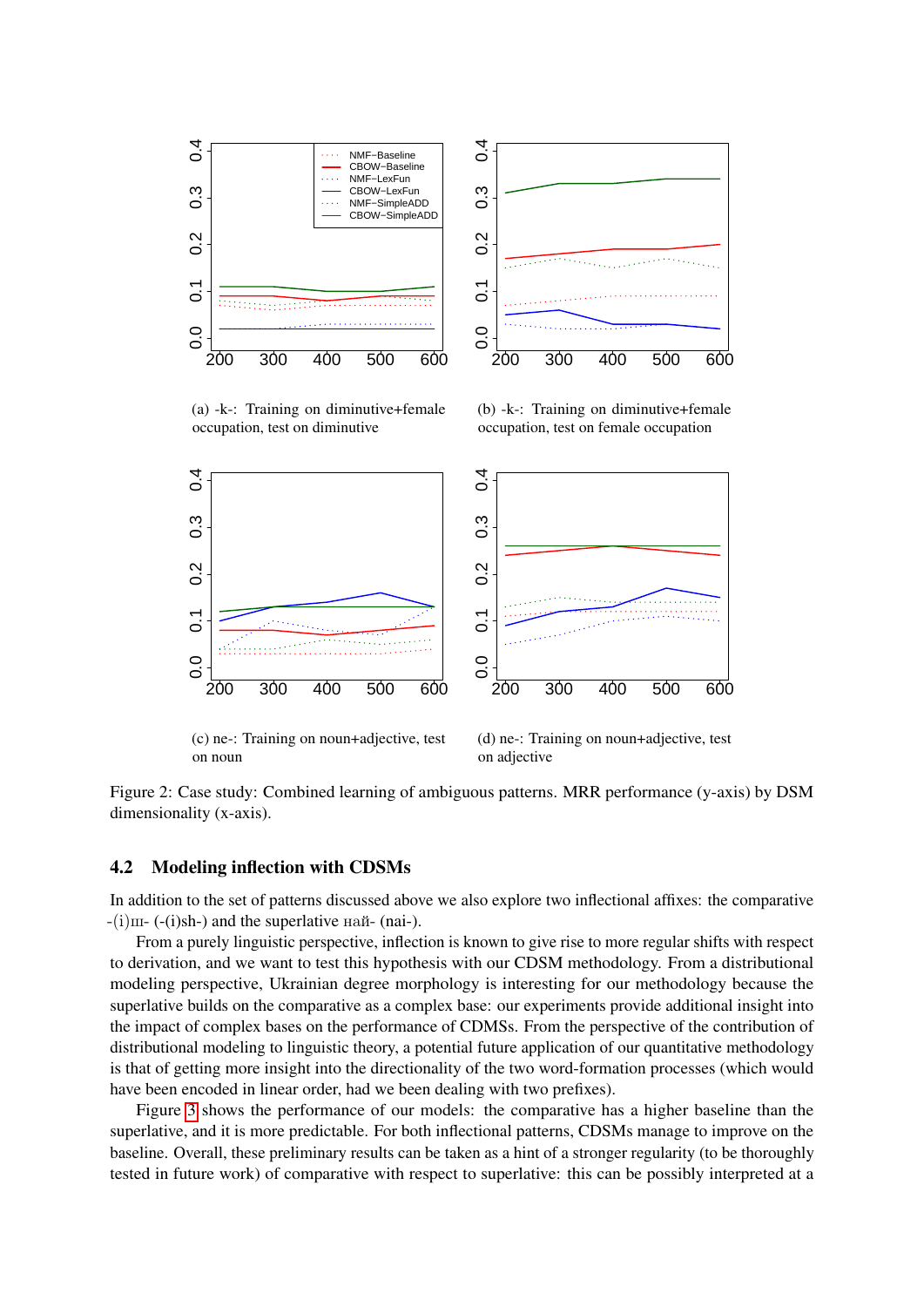<span id="page-7-4"></span>

Figure 3: Case study: Inflectional patterns

purely semantic level (superlatives are more prone to undergo lexicalisation, which affects both baseline and predictability) or pragmatically (superlatives are used in more marked contexts, and more marked in a less systematic way).

## 5 Conclusion

In this paper, we have tested the learning capabilities of CDSMs on a morphologically rich and lowresource language: Ukrainian. Our study, albeit a pilot in terms of the restricted set of selected patterns, helped us getting a better understanding of the parameters regulating the performance of CDSMs, produced results which match linguistic intuitions, opened avenues for future work (e.g., exploring the aspectual system more thoroughly and taking systematic advantage of ambiguity to group patterns), and uncovered striking parallelism with respect to previous findings for German. We interpret the difference between our results and those by [Lazaridou et al.](#page-8-1) [\(2013\)](#page-8-1) for English (*LexFun* competitive with *SimpleAdd*) as a by-product of the different experimental setup: they adopt much larger training sets (often above 100 pairs per pattern), which probably allows the more expressive *LexFun* to take full advantage of the richer data.

## Acknowledgments

The authors gratefully acknowledge funding from the DFG (SFB 732, project B9).

## References

- <span id="page-7-0"></span>Baayen, H. R., R. Piepenbrock, and L. Gulikers (1996). *The CELEX lexical database. Release 2. LDC96L14*. Philadelphia, PA: Linguistic Data Consortium, University of Pennsylvania.
- <span id="page-7-2"></span>Babych, B. and S. Sharoff (2016). Ukrainian part-of-speech tagger for hybrid MT: Rapid induction of morphological disambiguation resources from a closely related language. In *Proceedings of HyTra*.
- <span id="page-7-3"></span>Baroni, M., R. Bernardi, and R. Zamparelli (2014). Frege in Space: A Program for Compositional Distributional Semantics. *LiLT (Linguistic Issues in Language Technology) 9*, 5–110.
- <span id="page-7-1"></span>Baroni, M. and R. Zamparelli (2010). Nouns are vectors, adjectives are matrices: Representing adjectivenoun constructions in semantic space. In *Proceedings of EMNLP*, Cambridge, MA, USA, pp. 1183– 1193.